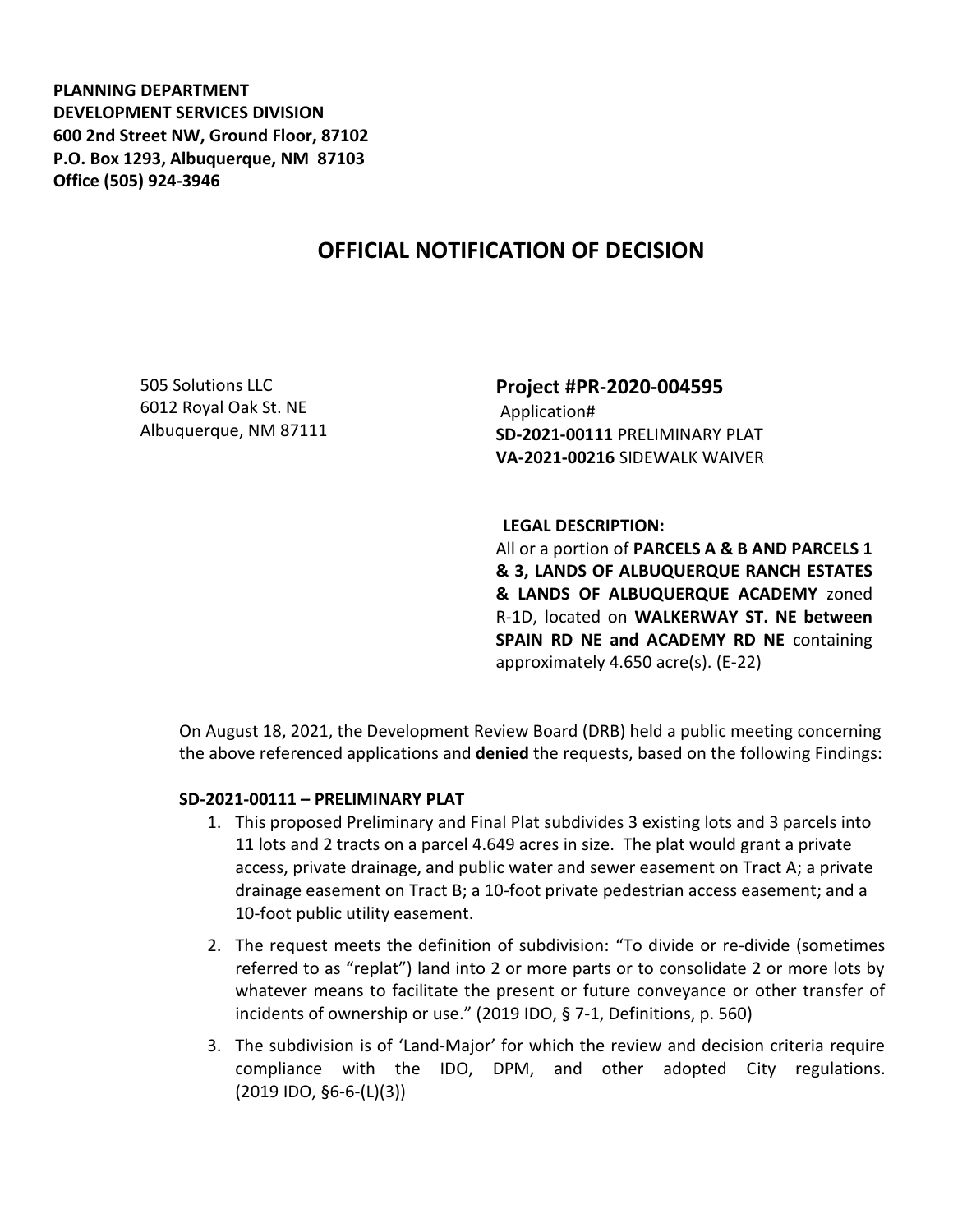- 4. Based on Finding #5 (see below), Transportation and Planning did not support the request. The DRB is a consensus board and requires agreement from all members to approve requests.
- 5. Transportation and Planning noted in their comment memos and through testimony at the DRB hearings for the Preliminary Plat that the proposed replat of the parcels on the application site triggers 2019 IDO, §6-6(L)(3)(b) of the IDO and that the application did not fully comply with the IDO and DPM. Specifically, in their comments memo dated August 17, 2021, Planning noted that 2019 IDO, §5-3(E)(1)(b) of the IDO requires "Streets shall be designed to the standards of the DPM." Further, that 2019 IDO, §5-3(E)(1)(b) does not allow a stub street longer than 150 feet and that the existing condition with the gate creates a stub street longer than 150 feet. And finally, the Design Process Manual (DPM) § 7-4(J)(7) requires that private gates have a turnaround to keep vehicles from standing in or backing into the ROW. These specifically noted IDO and DPM requirements are part of an existing condition for the subdivision that must be brought to current IDO and DPM standards in order for a new Preliminary Plat to be approved. Therefore the Preliminary Plat did not meet the Transportation and Planning requirements.

## **VA-2021-00216 – SIDEWALK WAIVER**

- 1. This is a Waiver from the requirement(s) to construct sidewalks in the areas of the application site as identified on the Sidewalk Exhibit on file.
- 2. Based on Finding #3 (see below), Planning did not support the request. The DRB is a consensus board and requires agreement from all members to approve requests.
- 3. This Waiver needs to be tied to a Plat or Site Plan action, therefore approval of the Waiver is contingent on approval of the Preliminary Plat (which the DRB denied).

APPEAL: Per Table 6-1-1 of the IDO, a Preliminary Plat and Sidewalk Waiver (Waiver – DRB) may be appealed. If you wish to appeal this decision, you must do so within 15 days of the DRB's decision or by **SEPTEMBER 2, 2021.** The date of the DRB's decision is not included in the 15-day period for filing an appeal, and if the 15<sup>th</sup> day falls on a Saturday, Sunday or Holiday, the next working day is considered as the deadline for filing the appeal.

For more information regarding the appeal process, please refer to Section 14-16-6-4(V) of the Integrated Development Ordinance (IDO). Appeals should be submitted via email to **PLNDRS@CABQ.GOV** (if files are less than 9MB in size). Files larger than 9MB can be sent to **[PLNDRS@CABQ.GOV](mailto:PLNDRS@CABQ.GOV)** using [https://wetransfer.com.](https://wetransfer.com/) A Non-Refundable filing fee will be calculated and you will receive instructions about paying the fee online.